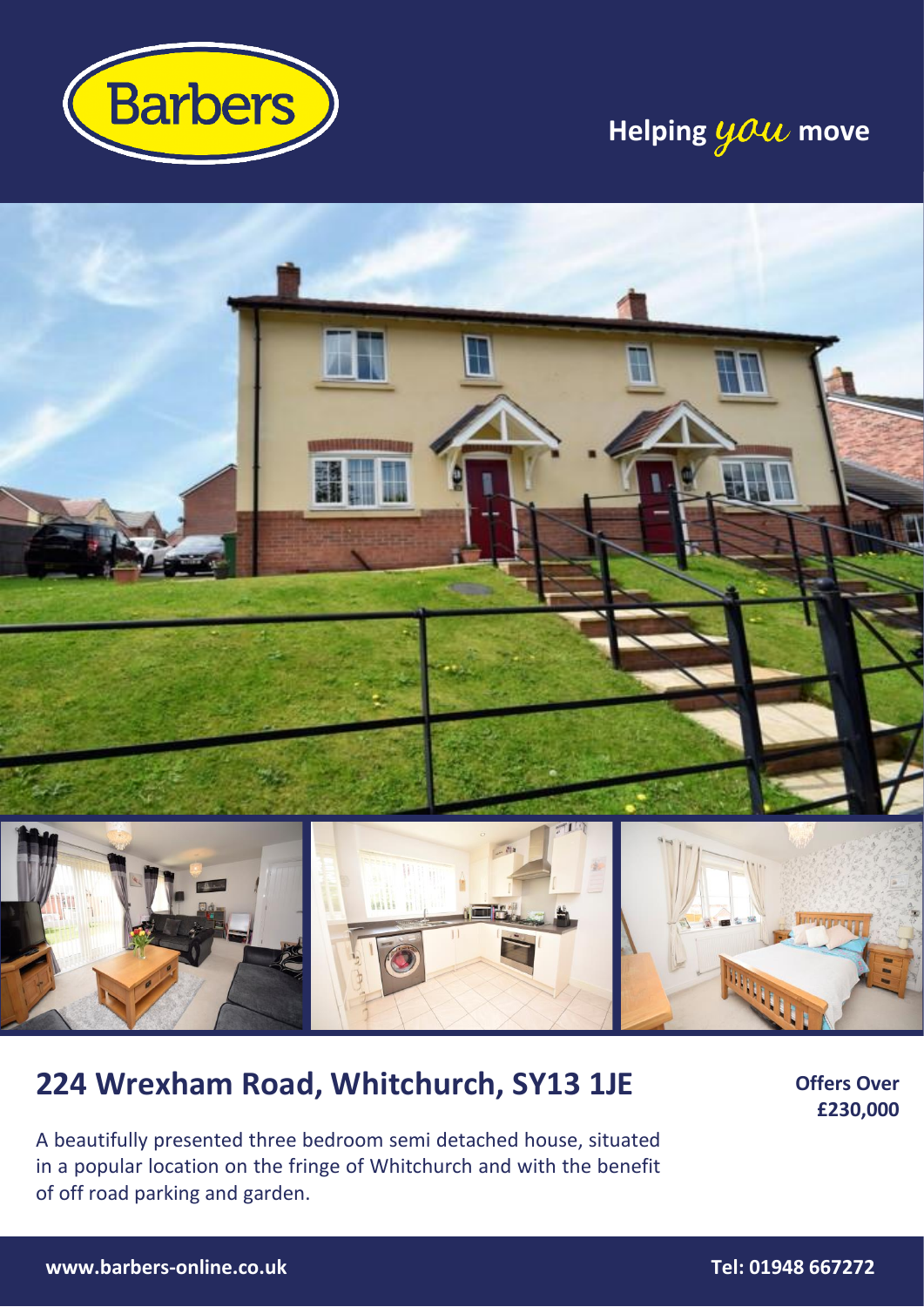# Property Address **224 Wrexham Road, Whitchurch, SY13 Helping 1JE move**

### **Overview**

- **Modern Semi Detached House**
- **Three Bedrooms**
- **Generous Lounge**
- **Open Plan Kitchen/Diner**
- **Cloakroom with WC**
- **Master En Suite Shower Room**
- **Family Bathroom**
- **Off Road Parking**
- **Front and Rear Gardens**
- **Viewing Recommended**

![](_page_1_Picture_12.jpeg)

**"This superb three bedroom semi-detached house is situated in a popular location on the fringe of Whitchurch and is beautifully presented throughout. It has the benefit of off road parking as well as front and rear gardens and the ground floor accommodation comprises a light and airy Entrance Hall, Cloakroom with WC, generous Lounge with French doors opening onto the rear garden and a lovely open plan Kitchen/Diner. The first floor boasts Three Bedrooms incorporating two doubles and a single, Master En Suite Shower Room and a modern Family Bathroom. This really is a wonderful home and viewings are advised to fully appreciate everything it has to offer."**

### **Location**

Situated in the busy market town of Whitchurch which sits on the Shropshire/Cheshire/Clwyd borders and benefits from a variety of local independent shops, schools, three large supermarkets and other major retailers. The renowned Hill Valley Hotel, Golf & Spa is located on the outskirts of the town which offers great recreational facilities. Whitchurch train station is on a direct line between Crewe and Shrewsbury with onward connections to Manchester, London and Birmingham plus other major cities. The larger centres of Chester, Shrewsbury, Telford, Wrexham and Crewe are all within 16 to 22 miles approximately.

![](_page_1_Picture_16.jpeg)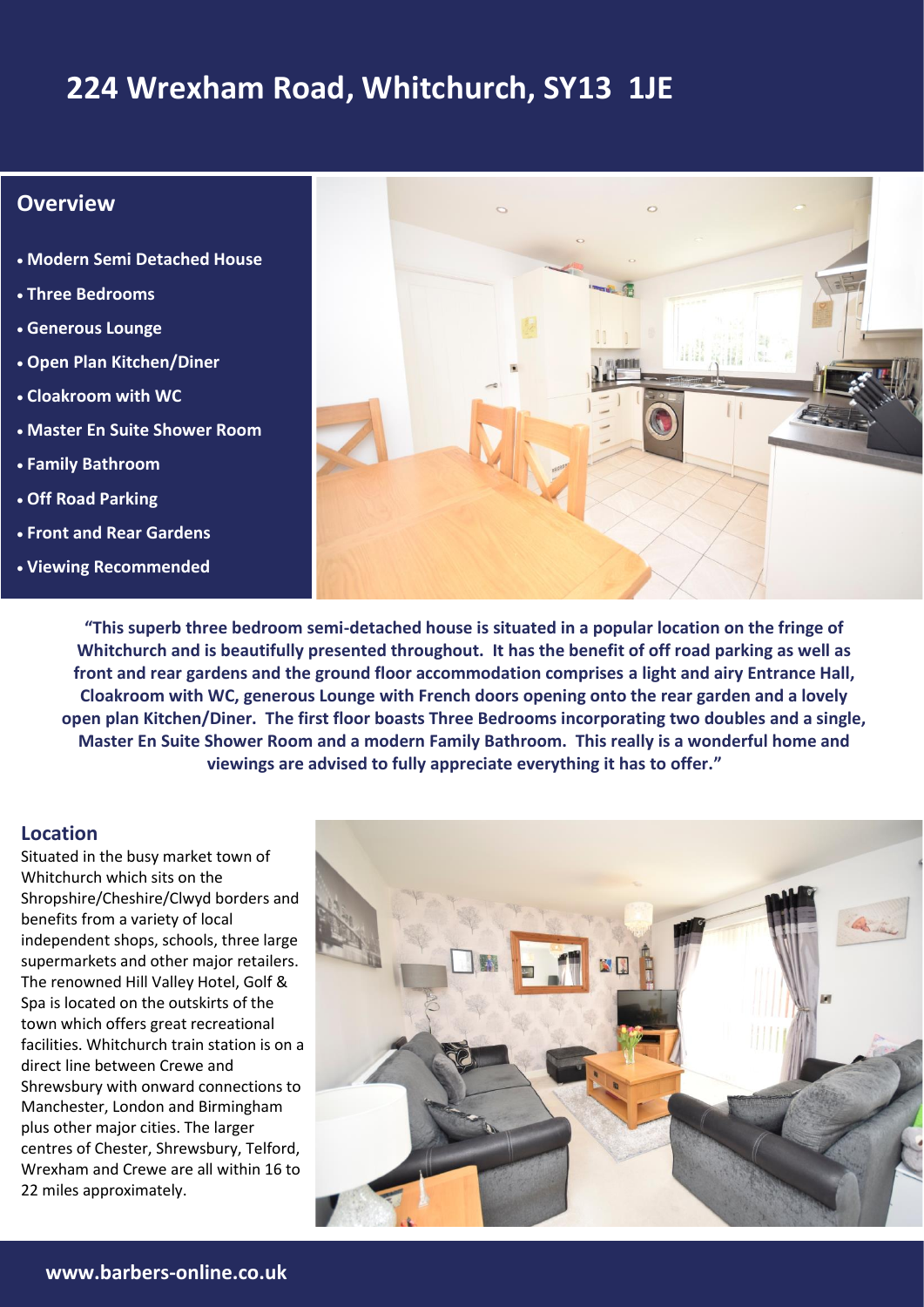### **Your Local Property Experts 01948 667272**

![](_page_2_Picture_1.jpeg)

#### **TENURE**

We are advised that the property is Freehold and this will be confirmed by the Vendors Solicitor during the Pre- Contract Enquiries. Vacant possession upon completion.

#### **SERVICES**

We are advised that mains water, drainage, gas and electricity are available. Barbers have not tested any apparatus, equipment, fittings etc or services to this property, so cannot confirm that they are in working order or fit for purpose. A buyer is recommended to obtain confirmation from their Surveyor or Solicitor.

#### **LOCAL AUTHORITY**

Council Tax Band C, Shropshire Council, Shirehall, Shrewsbury, SY2 6ND. Tel: 0345 678 9002

#### **VIEWING ARRANGEMENTS**

By arrangement with the Agents' office at 34 High Street, Whitchurch, SY13 1BB Tel: 01948 667272 Email[: whitchurch@barbers-online.co.uk](mailto:whitchurch@barbers-online.co.uk)

#### **ENERGY PERFORMANCE**

The full energy performance certificate (EPC) is available upon request

![](_page_2_Picture_12.jpeg)

![](_page_2_Picture_13.jpeg)

![](_page_2_Picture_14.jpeg)

![](_page_2_Picture_15.jpeg)

#### **PROPERTY INFORMATION**

We believe this information to be accurate, but it cannot be guaranteed. The fixtures, fittings, appliances and mains services have not been tested. If there is any point which is of particular importance please obtain professional confirmation. All measurements quoted are approximate. These particulars do not constitute a contract or part of a contract

#### **HOW TO FIND THE PROPERTY**

From the town proceed onto Wrexham Road. Continue on past the turnings for Thompson Drive and Belton Road, proceed and the property can be found after a short distance on the left hand side shortly before the turning for Manor Close.

#### **AML REGULATIONS**

To ensure compliance with the latest Anti Money Laundering Regulations all intending purchasers must produce identification documents prior to the issue of sale confirmation. To avoid delays in the buying process please provide the required documents as soon as possible. **METHOD OF SALE**

For Sale by Private Treaty. **AGENTS NOTE** The vendor is a relative of an employee of Barbers. WH3101505052022080622140622

![](_page_2_Picture_23.jpeg)

**www.barbers-online.co.uk**